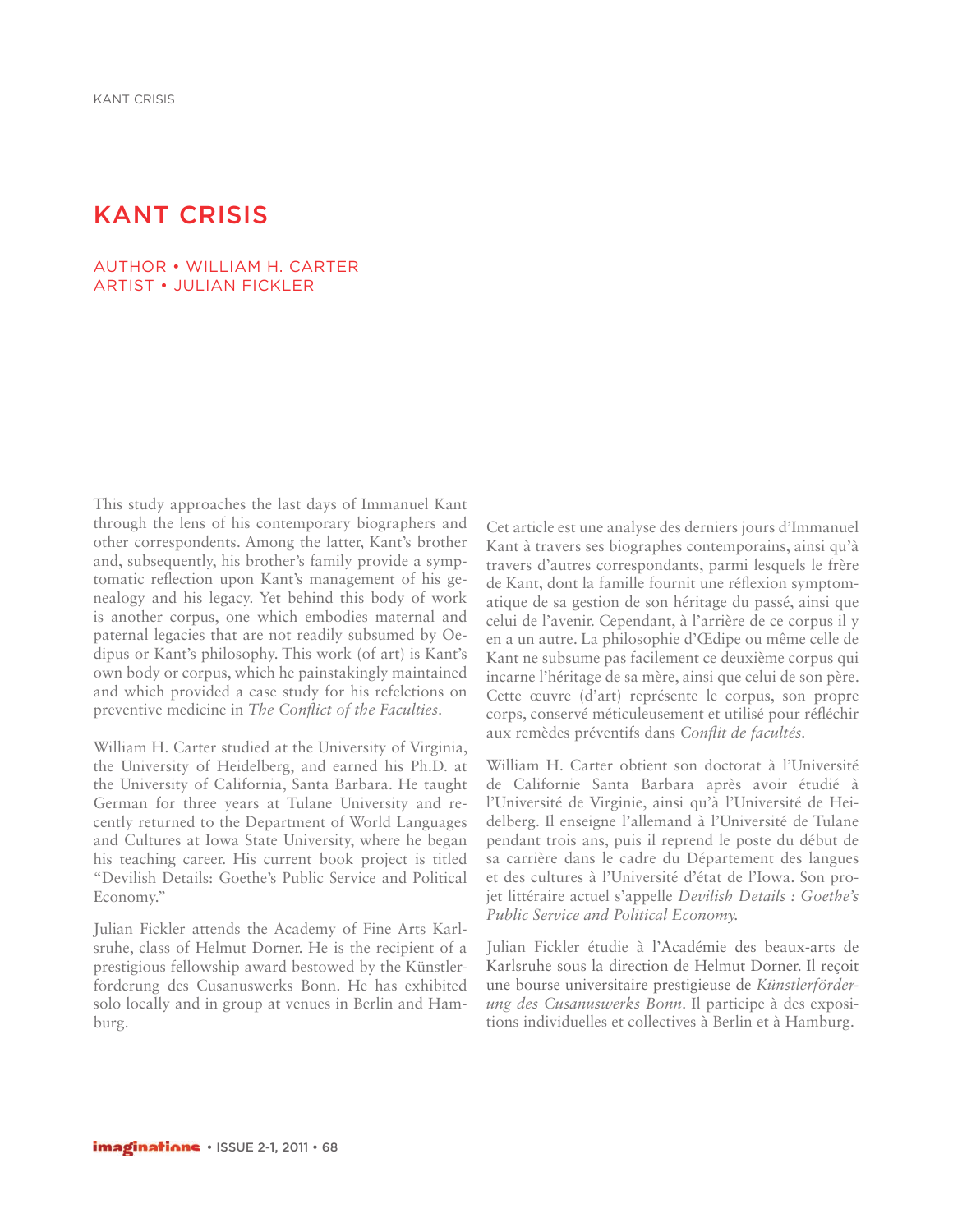CARTER & FICKLER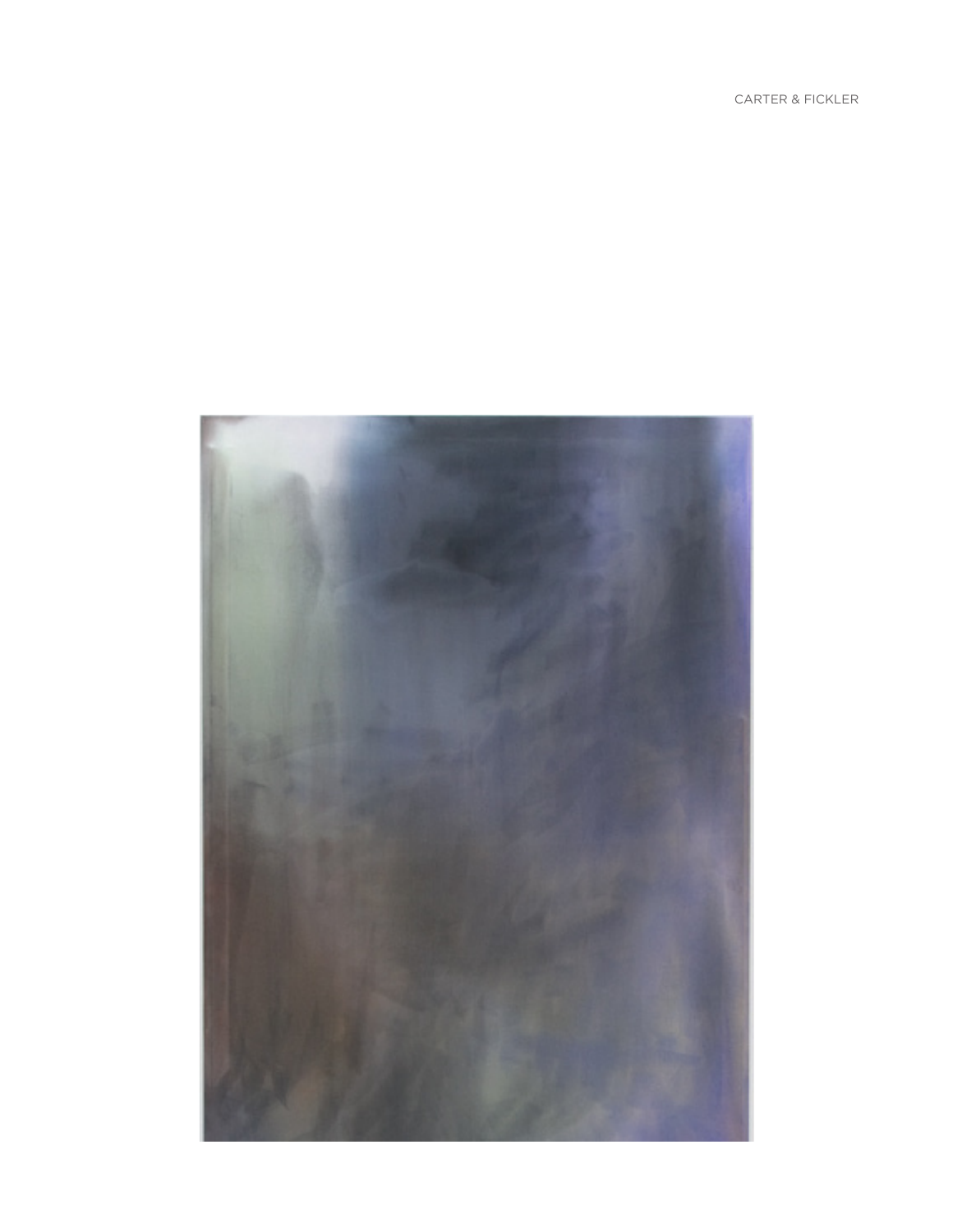#### Kant: or cant as intelligible character.

## —Nietzsche, *Twilight of the Idols* (*Götzen-Dämmerung*)

Kant biographies tend to begin with the issue of deregulated spelling of the philosopher's last name.<sup>1</sup> And yet the variation on his name seems to have been issued during the last years of Kant's life, a period of preparation for the end, which was, however, a long time coming. According to his first biographer, Ludwig Ernst Borowski, whose account Kant authorized and corrected himself, the family name originally began with the letter "C" (Gross et al. 12n1). His grandfather emigrated from Scotland and settled in the Prussian-Lithuanian city of Tilsit, as Kant recalls in a letter to the Jacob Axelson Lindblom dated 13 October 1797 (*Philosophical Correspondence* 237). Subsequent research into this claim, by Ernst Cassirer among others, casts doubt on this genealogy. Kant's great-grandfather was an innkeeper in Werden, near Heydekrug. His son Hans learned harness making and later settled in Memel, contrary to Kant's recollection. There Kant's great-grandfather married, and Kant's father was born. Johann Georg left his father in Memel and set out for Königsberg, where he married Anna Regina Reuter (Vorländer 1-2).

If Kant's father spoke of his ancestors as being of Scottish descent, then Kant was called upon to recall this in response to the aforementioned letter from Lindblom, a Swedish bishop. While Kant appreciates the bishop's research into his family history, he must, in the end, point out that it will prove useless for both him and anyone else. As he goes on to explain, he has known for some time now that his grandfather came from Scotland and died in Tilsit. To this statement he adds the footnote: "My father died in Königsberg, with me" (*Philosophical Correspondence* 237). Why the need for a footnote here, one might ask. For his part, he can close the issue of his genealogy in one sentence or verdict: "My family tree is completely closed off to me as I am single" (*Philosophical Correspondence* 237, translation modified). A dash introduces the final portion of Kant's genealogy. "So much for my origin, which your genealogical chart traces back to honest peasants in the land of the Ostrogoths (for which I feel honored) down to my father

(I think you must mean my grandfather)" (*Philosophical Correspondence* 237). The grounding of this discussion in the father's death, in his role as eye witness to this death, prompts more counter testimony, this time not in a note, but in the equally internalized mode of parenthesis. Where Lindblom speaks of Kant's father, it should be his grandfather instead. Kant then politely declines the entreaty implied in the bishop's letter. He recognizes the bishop's humanitarian interest in calling on him to support alleged relatives. Kant then recounts that he happened to receive another letter at the same time as Lindblom's. This correspondent provided a similar account of his descent and introduced himself as his "cousin." He wanted to borrow money—eight or ten thousand thalers—but only for a few years, until he could attain happiness. Tracing the letter back to its place and date of origin, Kant enters it into evidence. He informs bishop Lindblom that he cannot honor his or other requests because his estate shall go to his closest relatives.

Kant was the oldest surviving child in his family. An older sister was listed in the family album. His three younger sisters resided in Königsberg. They were apparently uneducated and signed their names with an "X." In the letter to Lindblom, Kant writes of his living sister, the six children of his late sister, and his younger brother, Johann Heinrich Kant, who has four children of his own, one of whom is recently married. Considering these relations, the demands of his alleged "cousin" as well as requests by bishop Lindblom on behalf of other alleged relatives, cannot be recognized. An editor's note to an English translation of this letter adds the following: "In a draft of this letter, Kant adds a eulogy to his parents who, while leaving him no fortune, nor any debts, managed to give him such an excellent moral education that he is filled with gratitude whenever he thinks of them" (*Correspondence* 527). In place of the eulogy, Kant sends, instead, the curious footnote announcing his presence at his father's death in Königsberg.

With all the talk of fathers, grandfathers, relatives on his father's side, his brother's son, and so on, mention of Kant's mother is conspicuously absent. While he credits his parents with his moral education, it was his mother who was first and foremost his educator. She would of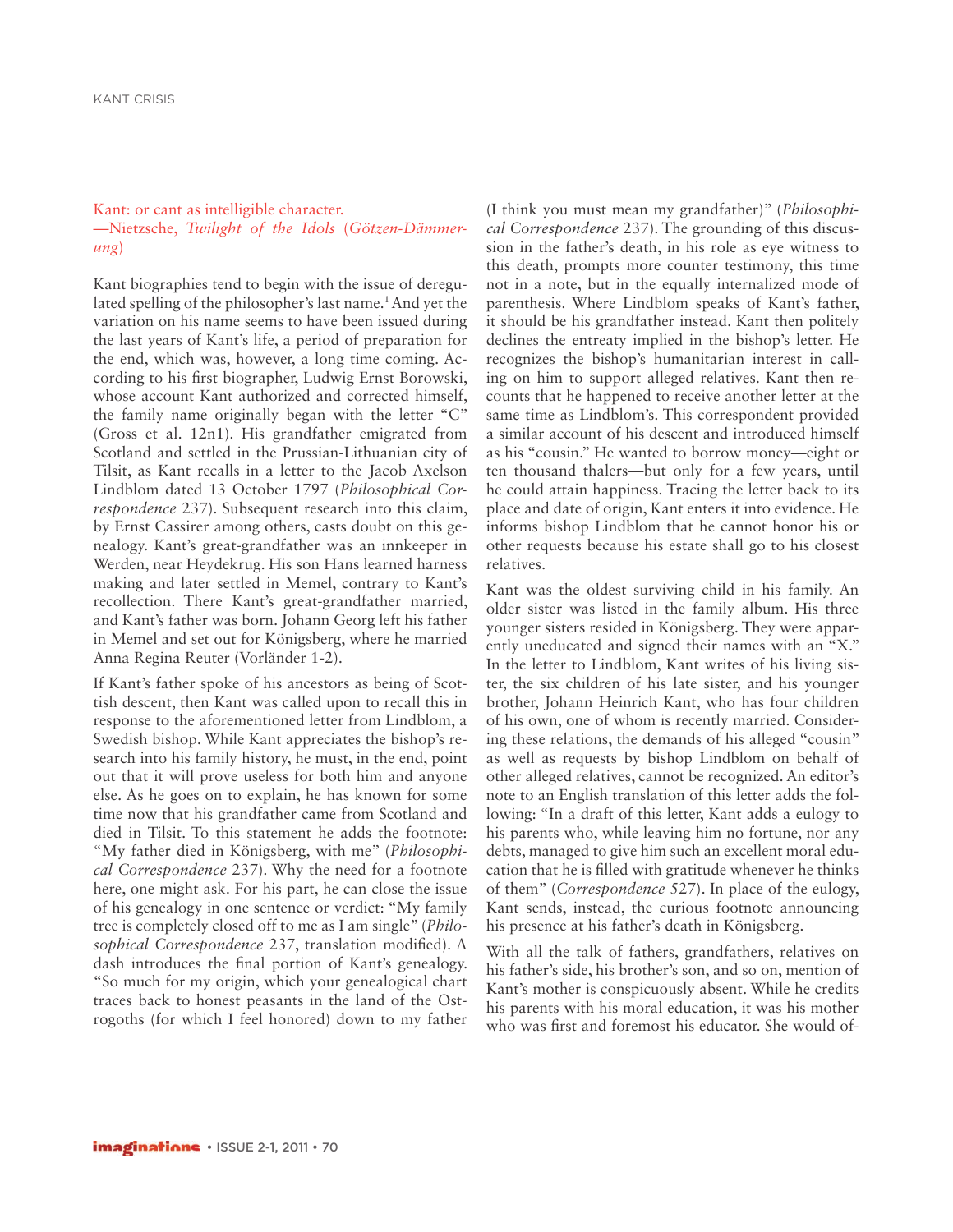ten take her "Manelchen" into the country, teaching him about the properties of nature and plant life, as well as what she knew of the makeup of the heavens. Recalling such field trips to Jachmann, Kant is reported to have said that she "planted and nourished," in Kant, the "first seed of the Good" and "opened" his "heart to the impressions of nature;" she was the first to "awaken and expand" in him *his* ideas and "her lessons have exerted an ongoing healing influence" on his life (Vorländer 4-5).<sup>2</sup> Frau Kant was relatively educated for her time, concludes Kant scholar and biographer Vorländer from her entries into the family album, especially compared to other women in Kant's life (5). From his mother, Kant believed he also inherited his lineament, as well as his physical constitution, including an inflected chest. According to the authorized Borowski biography, Kant's weak chest discouraged him from pursuing a career as a pastor, one his brother would ultimately take up.

Kant seldom wrote of his family and wrote perhaps even less frequently to his family. There is a lengthy onesided correspondence initiated repeatedly by his brother Johann Heinrich. Not until the correspondence about his family name toward the end of his life did Kant fully enter into the epistolary exchange with his brother. Kant had at least two legacies to dispose of at the end of his life. There was the maternal legacy he embodied 1) as a constitutionally weak, yet enduring physical being, and 2) as spirit disposed to melancholic hypochondria, yet capable of overcoming it through the diversion or dissociation of thought. The maternal gift of thought, bound up with the implanted seed of the Good (or the good object), was mediated by the body of its mediation, comparable to a machine, in the close quarters of finitude and psychic disturbance. Then there was the paternal legacy attached to the name and the surviving line. The younger brother, who followed this line more closely than did Kant, indeed as Kant's substitute, entertained a one-sided or ghostly correspondence course with the great outsider, who nearly never replied. Toward the end of his life, Kant replied to his brother in the course of overseeing the payment of his dues to the family line. But then Kant sent back the patronymic as a detachable English word. One "cant" would not have delivered his name from its already existing proximity to "Kante" or

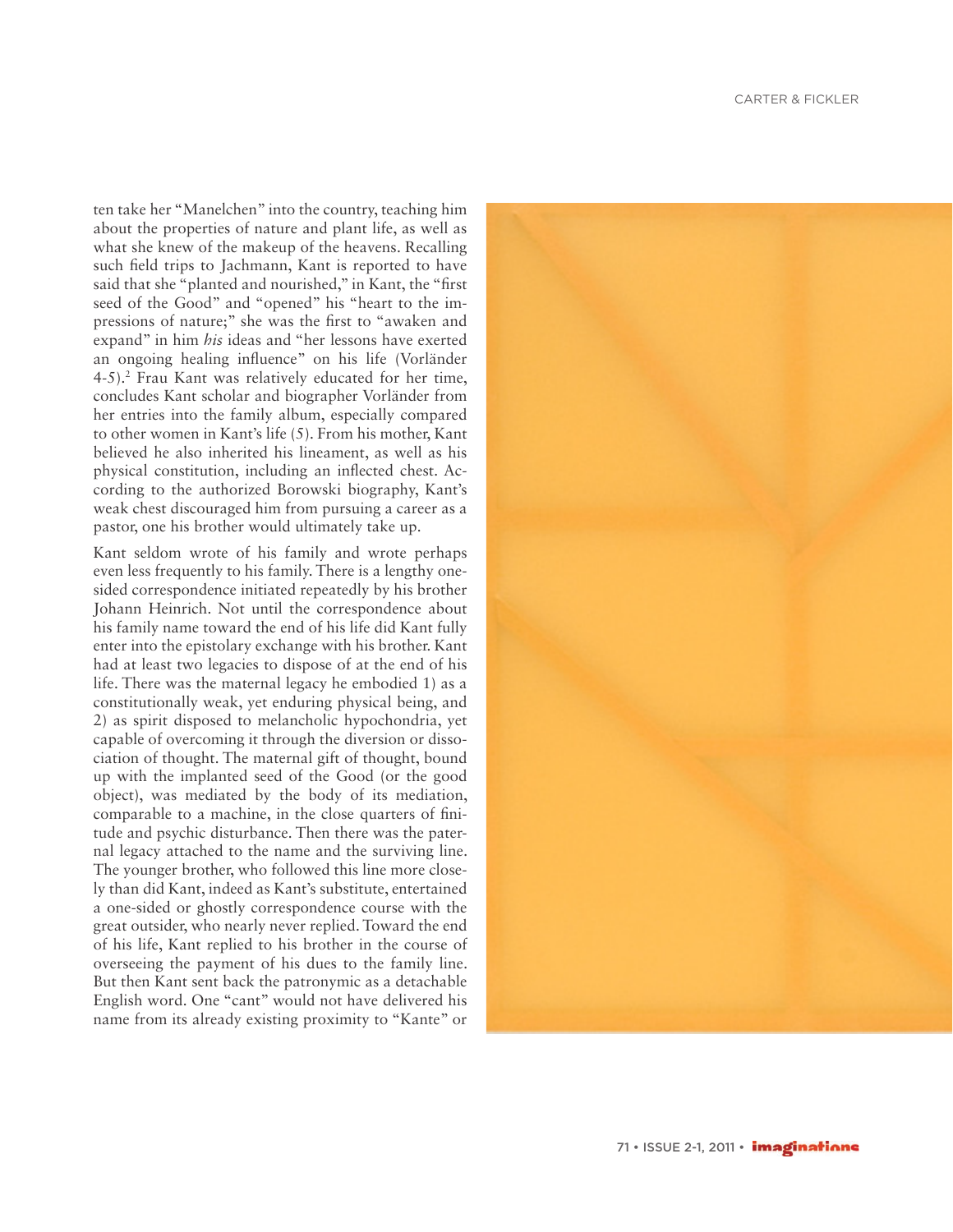"edge." The other "cant" speaks the jargon of the underworld or of other professional bodies. Sometimes "cant" is the displeasing, often whining tone in which words are spoken, which as projection of estrangement onto an in-group, brings us back to the cryptology of jargon. Inasmuch as the guild cited is Scottish, Kant detaches the body he signs not only from the name of his father, but also from a certain philosophical lineage. Doesn't he summon its locale or proximity only to announce he "can't" partake?

In a letter dated 1 March 1763, which begins "My Brother!," Johann Heinrich Kant implores his sibling, Immanuel Kant, to write back:

If it is not at all possible to receive a response from you, I will soon have to do as Gellert did with his lazy friend. Should this letter be as fortunate as its predecessors, next time I want to draft a reply to myself on your behalf. You would then merely have to sign your name and return it. I couldn't make it any easier. (*Gesammelte Schriften* 10: 40)

For the time being, however, Johann requests that Kant pay more attention, as Johann has a pressing concern that will suffer no delay. One of Johann's pupils will be visiting Königsberg and needs a place to stay.

I cannot but highly recommend this promising young fellow, the first student I taught. He will build upon the foundation I provided by attending your lectures. In particular he especially wishes to further his knowledge in your company [. . .] might it be possible for him to stay with you and dine with you?  $[...]$  We await your decision about this in the coming mail [. . .] (*Gesammelte Schriften* 10: 40).

There is no record of Kant's reply. Twelve years later, Johann writes that he has become deputy rector of the school in Mietau and apologizes for not having sent the news earlier (13 May 1775). This negligence is due, in part, to mitigating circumstances. "I have now made the most important change of my life: I married." He writes of his new bride that while she has "a great deal of outer beauty and a loving character," she lacks "*Vermögen*," in other words: money, means, or ability. "Yet I still chose her," he continues, "purely out of love, and hope that at her side I will get through all the obstacles

and dangers of life, satisfied and happy." Johann then turns his attention to Kant's body, giving him a word of advice. "My dearest brother, you must seek serenity and peace of mind in the distractions of company. You must entrust your sickly body to the hired care of strangers. [. . .] As old age approaches and brings its burdens, they are lightened by the most loving care." Take his situation, for example: "I am more fortunate than you, my brother. Allow yourself to be converted by my example. The single life/celibacy has its comforts, as long as one is young. But with age, one must be married or otherwise acquiesce to a morose, melancholy life." Johann sends his regards to their sisters and asks for a truly detailed account of Kant's situation. In addition, Johann pledges to write more often, suggesting perhaps that Kant do the same.

A postscript, the first in a series, is affixed to this letter. It is written by Johann's wife, Maria:

You will take me to be a bold woman because I dare to write a man, whom I do not yet know personally. You alone are the brother of my husband and hence my brother; this is my justification. Give me, at least in writing, the recognition that you wish to honor me with the name of a sister. The tender love I devote to my husband also makes the most ardent friendship toward you a pleasant duty. I shall never stop being your most devoted sister. (*Gesammelte Schriften* 10: 180)

On 16 August of the same year, Johann writes again, asking Kant to look after the young man who is delivering this letter. He then addresses marriage. "I have not come to regret my decision to marry." He suggests that his brother come visit for a few weeks, so he can see the happy couple, whose example should not threaten the "hardened bachelor" (*Gesammelte Schriften* 10: 184).

Although Kant never strayed far from Königsberg, it was not for lack of opportunity. He had ample funds for travel, and as early as 1759, he was offered a professorship of philosophy, his first, at Erlangen. Five years later, a professorship of poetry in Berlin was offered, but he declined as well. It wasn't his area. Kant never made the trip to see his brother and wife, and in a letter from 21 January 1776, Johann begins by calling attention to this. "It just is not right. You would have found a loving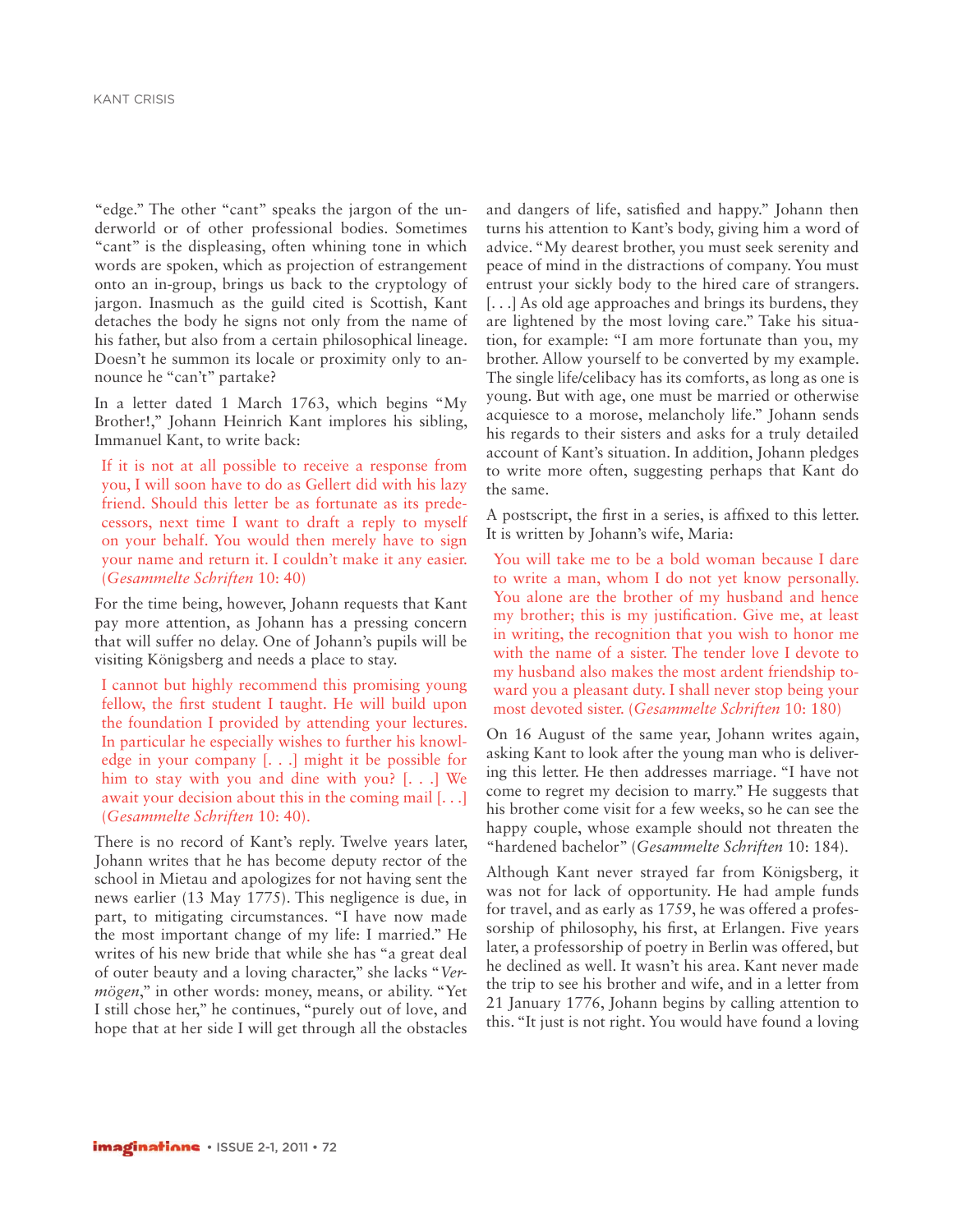brother here and a sister-in-law who wishes to meet you [. . .]." Maria gave birth to a daughter, Amalia Charlotta.<sup>3</sup> "I delegated a godfather to stand in on your behalf so you could be entered in the church register." He requests that his brother love his niece and conveys his wife's desire to visit relatives in Königsberg. He sends her love and gives his best to their relatives, the Richters, and his sisters. "Write soon, it would probably only cost you a quarter hour, and it would not be wasted" (*Gesammelte Schriften* 10: 189). Again, Kant does not reply.

In early 1778, another courier arrives with a letter from Johann dated 4 January 1778. This messenger is en route to Berlin to study surgery. "It is very pleasing," writes Johann, "that, free of postage, I can remind you that your brother is still alive and will receive news of you and his relatives after a period of three years." In parenthesis, Johann impatiently hopes that Kant will mail him a letter soon. "Now then," he writes, "what are you up to? What is the state of your health? Your peace of mind? Your entire situation? Mietau extended its arms to you three years ago. Was it patriotism? Or what was it that caused you not to want to visit?" Johann inquires about their sisters and his former foster parents, Aunt and Uncle Richter. If only Kant would send news of himself and their relatives, Johann would be as pleased as "a young student, who, plagued by creditors, has just received some money" (*Gesammelte Schriften* 10: 221).

A few years later, we learn of a gift from Kant to his sister-in-law, one that circumvents his brother, who nonetheless remains grateful and for good reason, as it will continue to be a topic of conversation in the years to come. In a letter to Kant dated 10 September 1782, Johann begins with a word of thanks on behalf of Maria. She was just delighted to receive the book he sent on household management and plans to use it to "become a quite valiant farmer." Johann explains that he has changed careers. No longer a teacher, he is now a preacher and a farmer. He continues to live happily with his wife and their children, "two cheerful, spirited girls, Charlotte and Minna, and then in place of our Eduard, whom we lost a year ago, a fresh Friedrich Wilhelm, who has almost reached his first year." Their current situation updated, Johann inquires about his brother's well-being

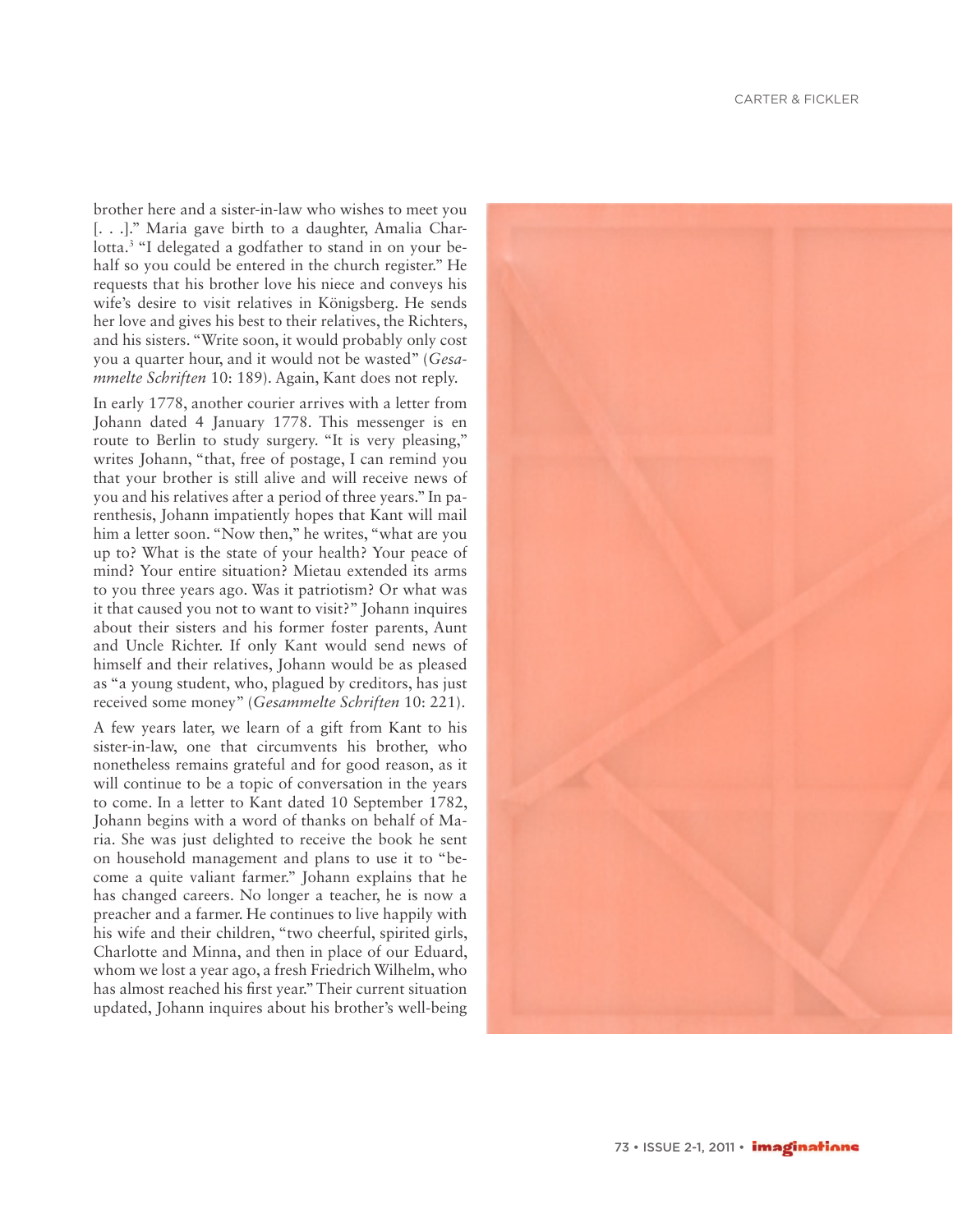and "literary activity," Aunt and Uncle Richter, and their sisters. Again, Johann beseeches his brother to respond to his letters. Maria appends a postscript, thanking Kant for the book. She intends to use it to transform herself into "a professor of home economics." Maria asks him to "love a sister-in-law, who without hope of ever embracing you in person, dedicates her heart to you." Her daughters commend their uncle and would gladly, were it possible, "rush over to kiss his hand." Her son is also a good boy, "who should someday honor your name" (*Gesammelte Schriften* 10: 287). Kant's nieces and nephew would attempt to correspond with their uncle in the coming years.

Johann's letter of 21 August 1789 attempts to renew his relationship with his brother after many years and numerous unanswered letters. As they are both getting older, Johann proposes that they become closer to one another.

Now then, dearest brother! As laconic as you always are as a scholar and writer "so as not to sin against the public weal" (*ne in publica commoda pecces*), do let me know how your health has been and how it is at present, what scholarly plans of assault you have to enlighten the world of today and tomorrow. But also! do tell me how things are going with my dear surviving sisters and their families, and how the only son of my departed, esteemed paternal *Uncle Richter* is. I will gladly pay the postage for your letter, even if you only write an octavo page. (*Correspondence* 317)

In case Kant does not trust the postal system, Johann enumerates a list of acquaintances in Königsberg who might deliver Kant's reply. He allows his children to close the letter: "Yes esteemed uncle, yes beloved aunts, we all want you to know about us, and to love us, and not to forget us. We shall love you sincerely and respect you, all of us, who sign ourselves. Amalia Charlotta Kant. Minna Kant. Friedrich Wilhelm Kant. Henriette Kant" (*Correspondence* 317).

The much anticipated and long-awaited letter from Kant finally arrives, hand-delivered by a relative of Maria, a certain Herr Reimer. In the letter of 26 January 1792, Kant explains his reason for writing: "Despite my apparent indifference, I have thought of you often enough

in a brotherly way, not only while we are both alive, but also in the case of my death." Kant writes of the support he is providing their remaining, widowed sisters and the children of their oldest sister. Moving from his avuncular status, Kant turns to his parents, who instilled in them the "duty of gratitude." He inquires about their family situation, as if Johann had not been describing precisely that for nearly three decades. Kant closes the letter: "Your true brother, I. Kant" (*Gesammelte Schriften* 11: 320). Less than a fortnight later, Kant receives Johann's understandably exuberant response. When the letter finally arrived from Kant (8 February 1792), again conveyed by Herr Reimer, it was a day of celebration for Johann. The joy of brotherly love turns to talk of his wife and their children.

Although she has not met you, she very dearly loves and honors you. [. . .] She gave a quite lively account [of your letter] to our children, who sincerely love and honor you. Your generous assurance that you have thought brotherly of me in the event—may it be far removed—of your future death brought us all to tears. Thanks—thank you very much my brother for your declaration of benevolence [. . .] when I, following the most probable rule, leave my wife and children behind. (*Gesammelte Schriften* 11: 323)

Johann shares with joy in the renown his brother has achieved as a first-rate philosopher and creator of a new philosophical system; however, Johann is getting on in age. Fortunately, "old age seems, all things being equal, to be the happy lot of thinkers and scholars." He reminds his brother of his family history. He has been married since 1775 and had five children, one of whom, Eduard, survived only a year. Their daughters, Amalia Charlotte and Minna, are sixteen and thirteen, respectively. Their son Friedrich Wilhelm is eleven, and their youngest, Henriette, is almost nine. Johann also notes with each description their birthday for Uncle Kant. Aunt and Uncle Richter must be long gone by now, he adds. "They were my fatherly and motherly benefactors and guardians." It should be noted that Johann, while often writing of their foster parents, remains reticent on the topic of their parents. This is, however, closer than Kant comes to discussing the loss of their parents in all the years of their "correspondence." Johann adds that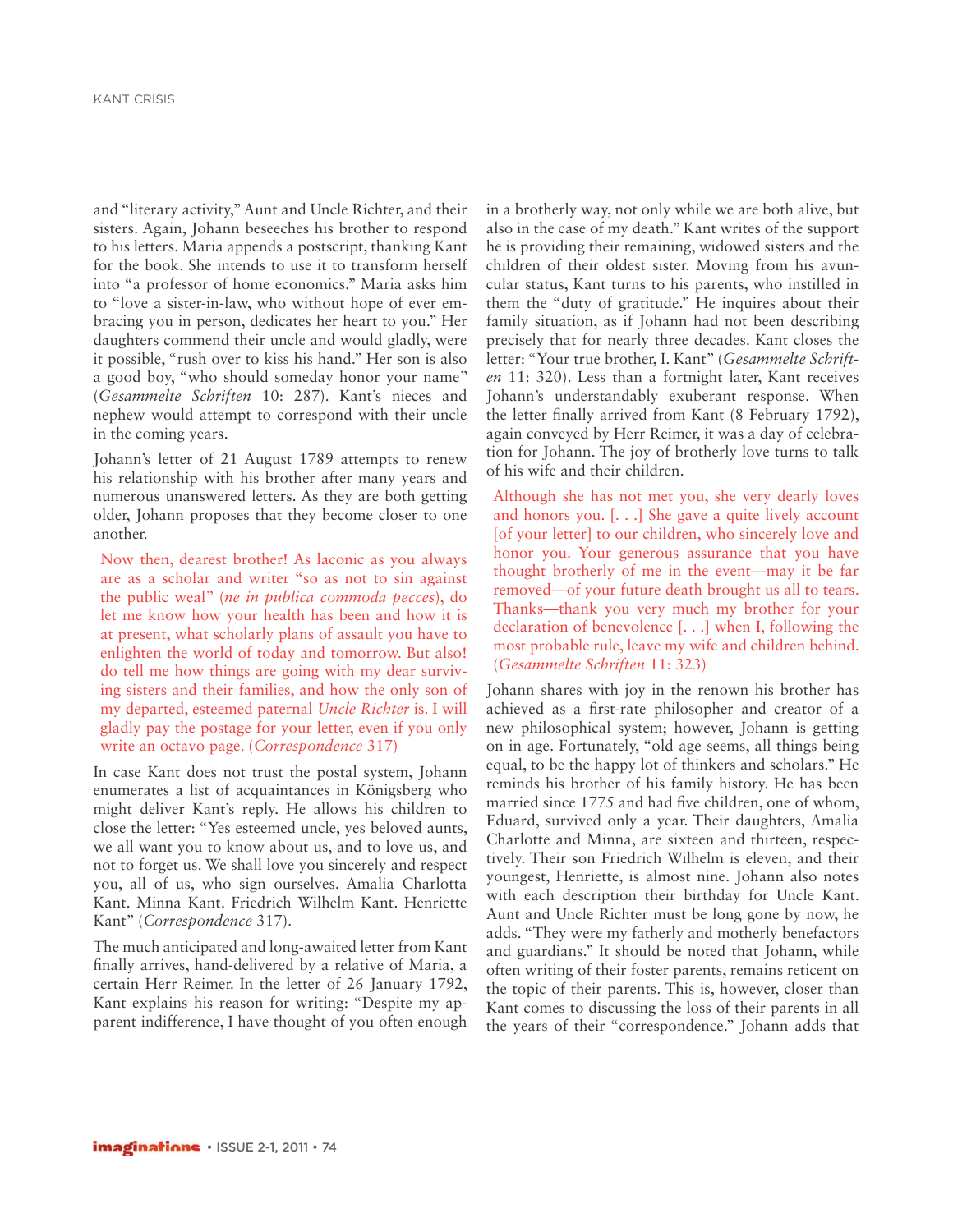Maria sends her embrace and still appreciates the book on home economics he sent years ago. "My children absolutely want to be incorporated into their uncle's memory," he writes in closing (*Gesammelte Schriften* 11: 323). They will be writing him letters before he knows it. There was no reply from Kant.

On 19 August 1795, a letter arrives from Königsberg that begins with the salutation, "Best Uncle." No longer trusting the postal system, perhaps, this letter also arrives by courier. Presuming that they will never know Kant personally, they follow in their father's footsteps and attempt to open a line of communication with their uncle. His nieces and nephew explain that they wish to be loved by him more than anything; however, he remains "forever absent, forever distant," something that must be "animated with the imagination." They propose that he send them a lock of his "venerable, gray hair." With it, they could better imagine his presence and be more content with this illusion (*Gesammelte Schriften* 12: 37). There is no record of receipt of Kant's locks. The letter does not elicit a response from Kant.

Kant does send word of their sister's death on 17 December 1796. Subsequently, Kant doubled his financial support of her children, which has a bearing on the future support of Johann's family. The letter ends with a friendly greeting to his niece Amalia Charlotte. There is also an enclosure for her. It is a letter to Carl Wilhelm Rickmann, her fiancé, in which Kant conveys his best wishes and drops a line about Kantian lineage. "Just as the blood of my two honored parents in its different outflows has yet to be tainted by something unworthy, in the moral sense, I hope you will find the same with your beloved." Kant asks Rickmann to forgive the delay in answering his letter. He was occupied with "affairs that I could not very well interrupt" (*Gesammelte Schriften* 12: 140). The bypass operation of Kant's letter in a letter brings the correspondence to a close.4

One generation down the line, Rickmann received as enclosure just the sort of letter of apology that Kant withheld from Johann. Just as he cosigns along the family line, he also gives the bottom line of his own ghostly reserve. Kant's affairs have occupied him all this time, since the passing of the parents. He was at father's bedside. Mother's passing still drives him to postpone it in his own survival.

The art of body maintenance was one to which Kant devoted the last thirty or so years of his life, if not his entire life. Kant called it a *Kunststück*, a work of art (Gross et al. 207). *Kunststück* also, however, falls under the category of performance, as trick, feat, clever thing. Heine's reference to Kant's "mechanically ordered, almost abstract bachelor existence" circumscribes a vital supplement or consequence of the philosopher's lifestyle choice (203). Because Kant had the mind, but not the body, for *Bildung*/building, the maintenance plan had to be preventive. In spite of his weak physical appearance, however, he was almost never ill. According to biographer Vorländer's portrait, Kant's rosy cheeks, healthy complexion, and strong, sharp senses (he also never needed glasses) prevailed over his stooped left shoulder and the inflected breast he inherited from his mother, also the cause of his soft voice (198).

Kant learned the lessons of preventive medicine at home from his mother. But the most lasting lesson was the one she gave unto death. While attending to a sick friend, Frau Kant died of quick and poisonous influenza (Vorländer 5). The friend refused to take the prescribed remedies. Frau Kant attempted spoon feeding, but to no avail. The patient refused the medicine, alleging it had a disgusting taste (252-53). What better way to convince her ailing friend that the medicine, on the contrary, tasted good, than by example? "She is suddenly overcome with nausea and a case of the chills" (253). She died within a few days as a sacrifice to friendship. Although she probably gagged on the dirty spoon, Kant maintained as the consequence he drew from the lesson that "everything bought, sold, and given in the apothecary are synonymous: drug, venom, and poison" (292).

Kant's heterodox view of medicine required that he seek alternative medicine, especially for *Kopfbedrückung*, or "oppression of the head." In a letter dated 20 December 1799, Kant writes to physician friend Johann Benjamin Erhard describing the troubled condition of his health, which is more discomfort than illness. The "spastic oppression of the head, a brain cramp [. . .] is related to "the exceptionally long duration of a widely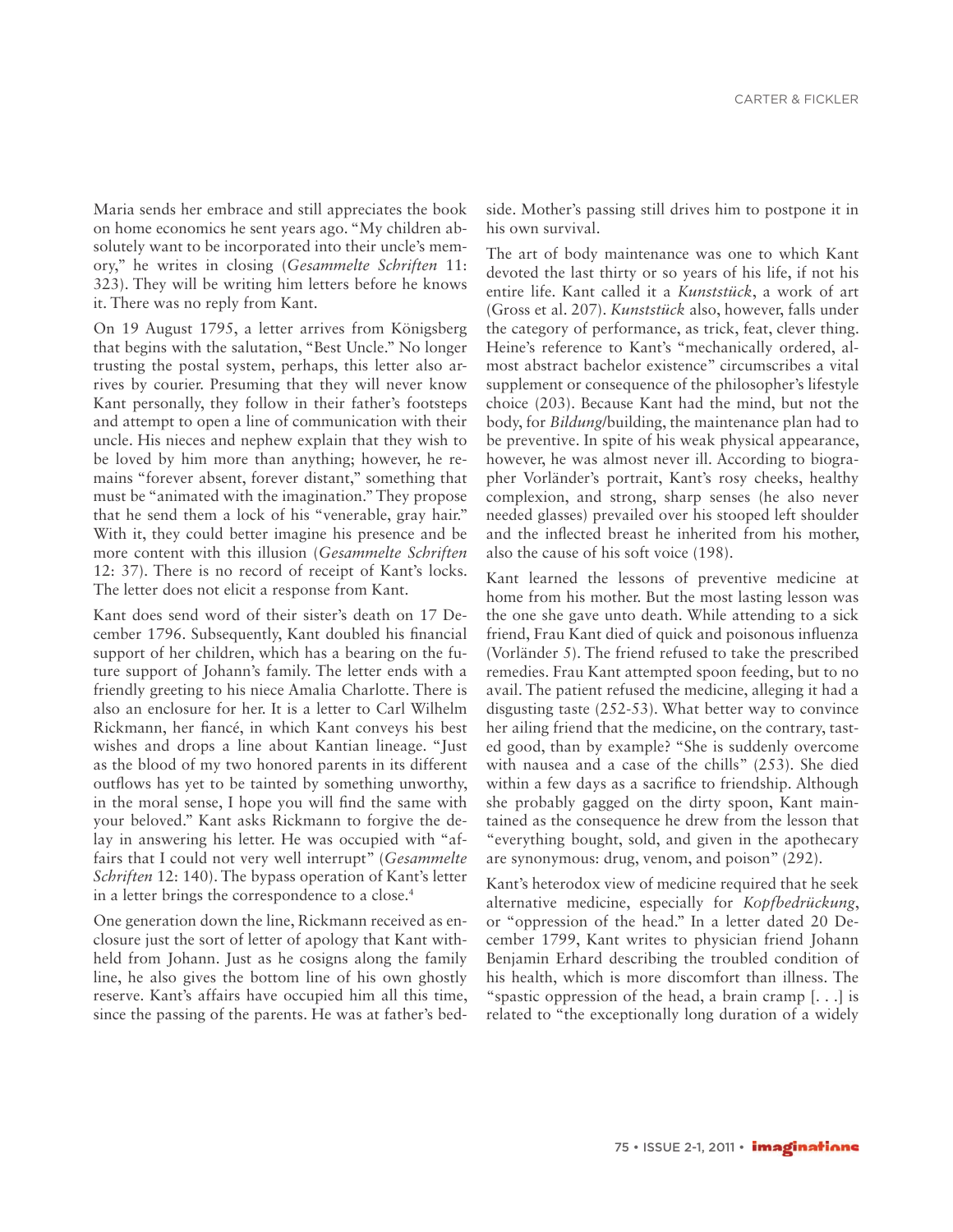propagated airborne electricity," continually on air since 1796. It is the same one the paper reported in connection with the cat deaths in major European cities. "And since this air quality must ultimately be transposed, I retain hope for my freedom" (*Gesammelte Schriften* 12: 296). Wasianski takes notes on what he considers to be Kant's last theory. The final sign of his weakness was his theory of the, by all means peculiar, phenomenon of the cat deaths in Basel, Vienna, Copenhagen, and others cites. These "electric animals," particularly cats, proved to be the basis for Kant's theory of electricity and the end, by most accounts, of Kant the thinker (233-34). Daily, sometimes more than once a day, he repeated his resolute assertion that nothing other than electricity was the cause of his misfortune. "Kant, the great thinker, stops thinking" at this point, Wasianski concludes (234).

Kant had published his thoughts on another, not unrelated, ailment of the head, *Grillenkrankheit* or hypochondria. Hypochondria is one of two main types of mental illness or weakness of the cognitive faculty that Kant addresses in his *Anthropology from a Pragmatic Point of View* (*Anthropologie in pragmatischer Hinsicht*).5 The other is mania. A person who suffers from hypochondria is aware that his thinking is not in order, but is unable to return it to its proper course (309). For the hypochondriac, mood changes, like the weather, are a way of life: untimely highs meet unseasonable lows, not outside but inside (309). By contrast, mania follows a voluntary train of thought, which abides by its own subjective rules. These are contrary to the "laws of experience" (309). Kant returns to this major division a few sections later, when he elaborates on his preferred totemic synonym for hypochondria, *Grillenkrankheit*. This designation, he advises, is derived from the forced attentiveness to the noise of the cricket (*Grille* or *Hausgrille* but also *Heime*) which, in the middle of the night, disturbs the tranquility requisite to sleep (317; *Gesammmelte Schriften* 7: 212). Given its resonance with *Heim*  or home, the synonym *Heime*, as constituent part of a nomination for psychiatric illness that is derived from personal experience, hypochondria itself, as *la maladie sans maladie*, is another word for a home sickness, a crisis of uncanniness, which cannot be named as such. The external chirping is analogous to the internal noise

that disturbs a restful night's sleep. One suffering from *Grillenkrankheit* is capable of not only discovering illness within, but also producing it. This illness, however, involves the discovery of certain inner bodily sensations as emanating from the foreign body within. The hypochondriac is capable of hearing the chirping from within, which can be amplified by paying particular attention to certain locales. Yet the illness may remain at bay given habitual abstraction or distraction, which weakens symptom formation (317-18).

At this point, Kant drops a footnote referring the reader to the concluding part of *The Conflict of the Faculties* (*Der Streit der Fakultäten*), the last book he publishes: "I have remarked in another writing that averting attention from certain painful sensations and exerting it on any other object voluntarily grasped in thought can ward off the painful sensations so completely that they are unable to break out into illness" (318). The final part of *The Conflict of the Faculties* entitled "The Conflict of the Philosophy Faculty with the Faculty of Medicine" was originally written in response to a book sent to Kant by Professor C. W. Hufeland of the University of Jena, who was also the Royal Prussian Court physician. Thanking Hufeland for the book, *Macrobiotics*, *or the Art of Prolonging Human Life* (*Makrobiotik, oder die Kunst, das menschliche Leben zu verlängern*), Kant mentions that he would like to write an essay expounding on his own art of prolonging life. According to Gregor's introduction to *The Conflict of the Faculties*:

Hufeland replied enthusiastically promising that such an essay would quickly be made available to the medical profession. Kant's essay, which takes the form of a letter to Hufeland, was written in January 1798 and published in the same year in Jena, in Hufeland's *Journal of Practical Pharmacology and Surgery*. (xxi-xxii)

The title of Kant's contribution: "On the Power of the Mind to Master Its Morbid Feelings by Sheer Resolution" (Von der Macht des Gemüths durch den bloßen Vorsatz seiner krankhaften Gefühle Mesiter zu sein).

The letter addressed to Hufeland entered *The Conflict of the Faculties* as an introduction to its concluding part. In it, Kant apologizes for his delayed response, writing that "old age brings with it the habit of postponing im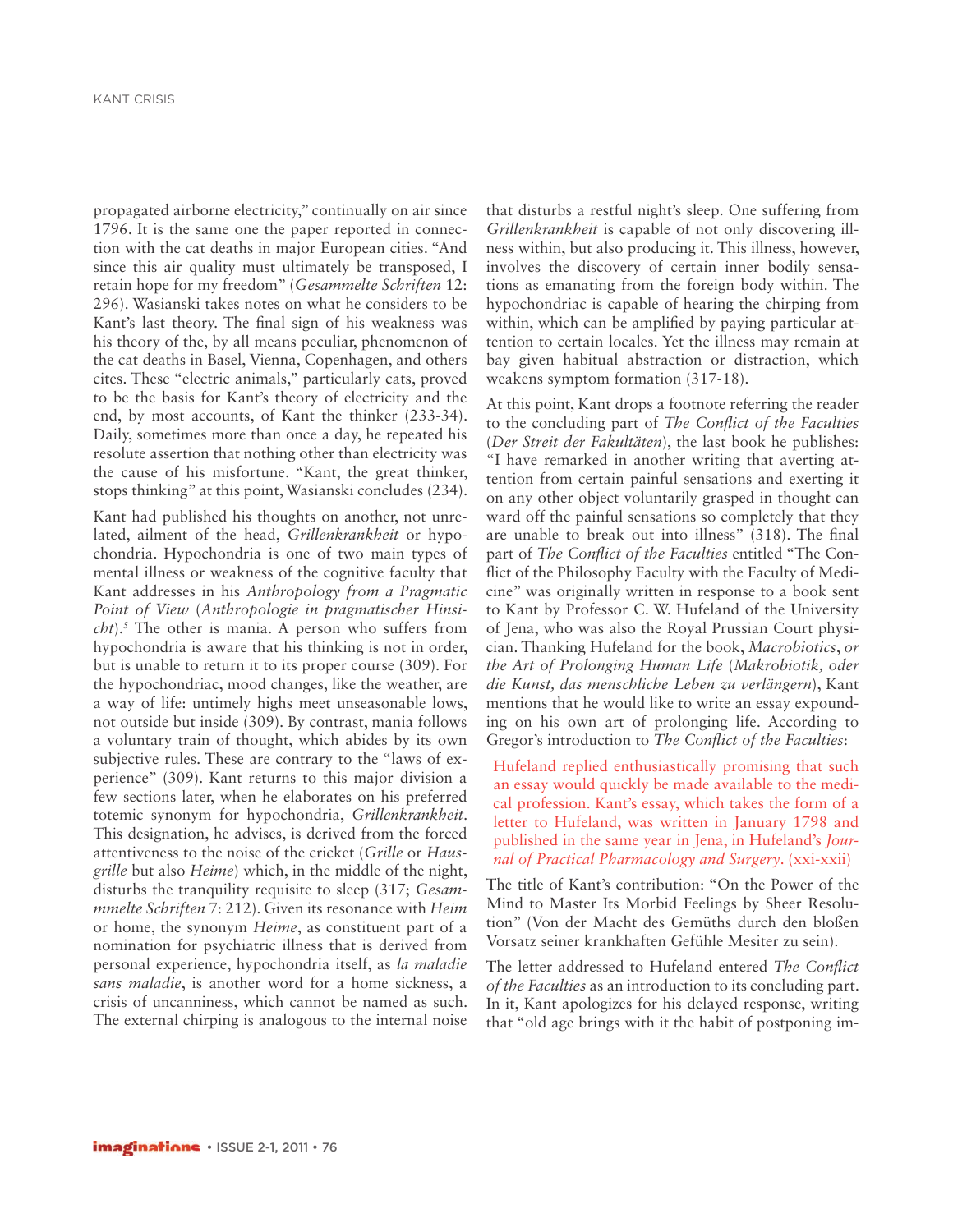portant decisions (*procrastination*)—just as we put off concluding our lives: death always arrives too soon for us, and we are inexhaustible in thinking up excuses for making it wait" (175). With respect to a question Hufeland had posed concerning the moral treatment of the physical side of man, Kant writes that "morally practical philosophy also provides a panacea which, though it is certainly not the complete answer to every problem, must still be an ingredient in every prescription" (175). The panacea, Kant continues, is a regimen that must be adopted. It is the art of preventive medicine. One condition applies to this art. It is underwritten by philosophy or its spirit, without which regimen is not possible. In the essay that follows, Kant takes himself as the experimental subject in order to draw attention to something that does not occur to everyone, either in the sense of not thinking of something or something not happening, but has occurred to him in both senses of the word. "I have outlived a good many of my friends and acquaintances who boasted of perfect health and lived by an orderly regimen adopted once and for all, while the seed of death (illness) lay in them unnoticed, ready to develop" (181). Even devotion to the regimen, to the art of preventive medicine, offers no guarantees, as Kant learned from his mother. His *Kunststück* is a tribute to her example. Kant concludes that the regimen is about prolonging life, rather than enjoying it, and that old age can only be considered as retrospective, as a testament to health one has enjoyed.

"Medical science," Kant continues, "is philosophical when the sheer power of man's reason to master his sensuous feelings by a self-imposed principle determines his manner of living" (181, 183). Yet, if the healing art attempts to intervene from without into the body by means of the apothecary or surgeon, it is no longer philosophical but "merely empirical and mechanical" (183). The regimen is proactive risk calculation that does not take the body for granted. What ails the body, the seed of death festering within, is just as uncertain as all that is bought, sold, or given away at the apothecary. In Kant's personal experience or experiment, the ailment and the remedy can be one and the same. Wallace notes his take on inoculation:

He held strong views on Jenner's great discovery: he

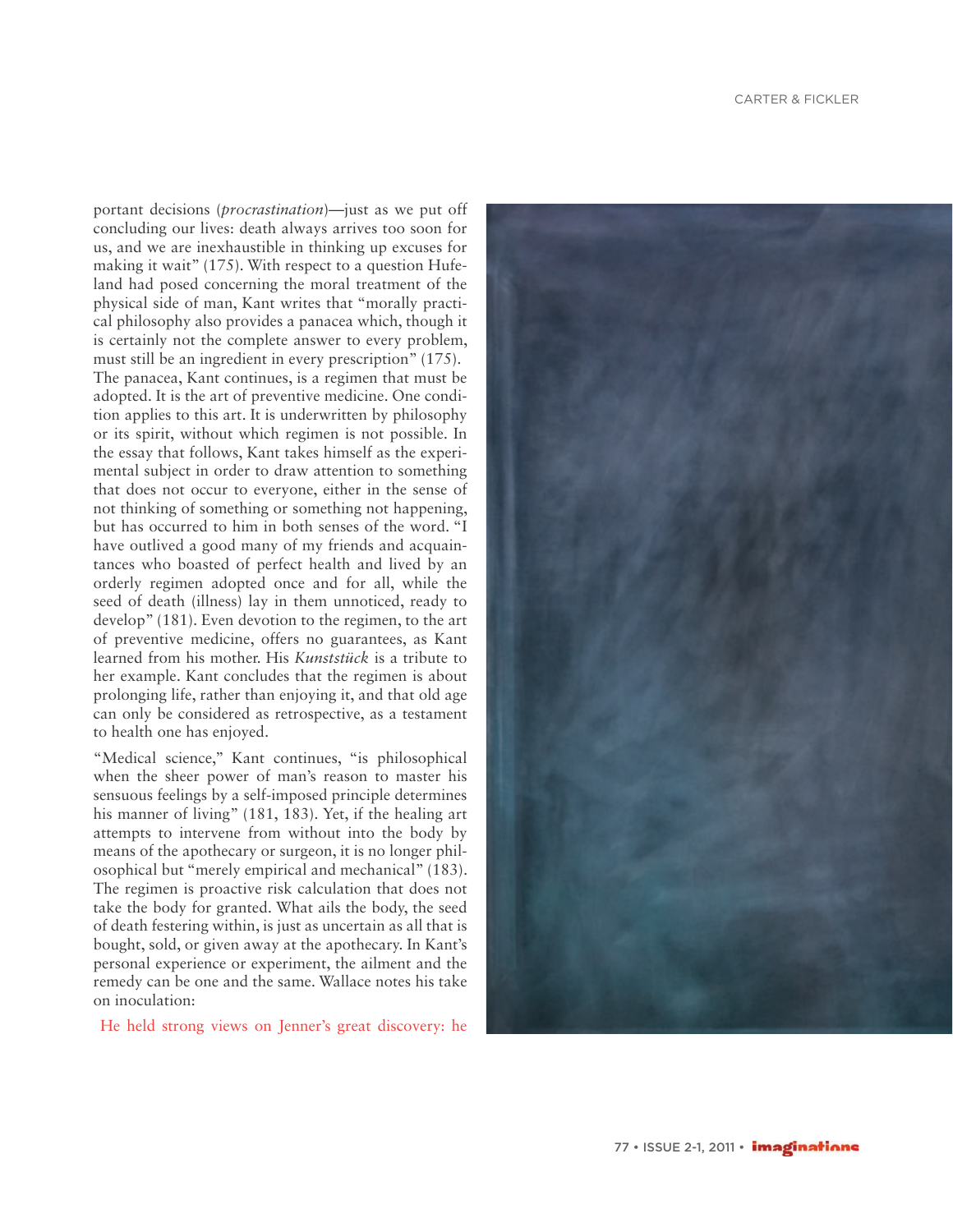termed vaccination an "inoculation of bestiality." Twice in the year 1800—once by Professor Juncker of Halle, and once by Graf Dohna (whose bride desired to be vaccinated)—he was asked whether he considered this prophylactic against small-pox a morally justifiable one. (89)

If the mechanical injection of impurity into a system is not philosophical by any means and hence not morally justifiable, then what about the time-release mechanism already deposited inside the human body as seed of death?

After having confronted and countered the possibility of hypochondria's melancholic excess under the rubric of reason's veto power, Kant allows a personal reflection to follow in the next paragraph (*Conflict* 189). His inflected chest, which presses upon lungs and heart, was the natural precondition for hypochondria, which in his early years, indeed, bordered on a withdrawal of his will to live. The restrictions of his physique could not be overcome. But he has since mastered their effect upon his thoughts and acts by averting attention from the oppressive feeling as though it were not his concern (189). Kant describes how he dissociates and knows it too. Upon reflecting that his oppression or anguish of the heart was probably merely mechanical, therefore, and that, as a result, nothing could be done about it, he decided to pay it no mind. Although this did not relieve the pressure entirely, peace of mind and cheerfulness prevailed (189). Because life is limited by the body, which cultivates the seed of death, the work of the mind or spirit must be that of taking account of this limitation and enjoying life just the same (189).

Wasianski reports that in December 1803 Kant could no longer sign his name. The failure of both eyesight and memory ultimately did in the signature, while delivering its verdict: I. Kant. No longer able to remember which letters comprise his name, even when they are repeated to him, he cannot represent them in his imagination (Gross et al. 292). Around the time Wasianski begins signing for Kant, a distinguished guest from Berlin visits the great thinker and is shocked to see what remains of him. He sees "not Kant but only Kant's shell," and asks "what was Kant then, and what now?" (297). In "The

Last Days of Immanuel Kant," based largely on Wasianski's biography, De Quincey describes a sense of the living end: "[W]e had the feeling of some mighty phantom from some forgotten century being seated amongst us" (159). When it's the end among these friends, it's noted that what stops is the "final movement of the machine," the Kantian *Kunststück*, his body under regimen (303).

Toward the end of his life Kant maintained special sleeping arrangements, which began not with the extinguishing of the light but a quarter hour earlier. After changing into his bedclothes, "swathed like a mummy," he prepared his body for sleep (117). Once asleep, nothing could disturb him. If he had to leave his secured space during the night, he guided himself by means of a rope connecting his bed to the adjacent room, which was needed because he kept his bedroom completely dark night and day. Wasianski explains that Kant had returned once from an excursion to find bugs in his bedroom and decided that it was the light that caused them to prosper and multiply (Gross et al. 227). The external factor of desecration was blocked out, as was already the internal max factor of decay. But you never saw him sweat. He perspired neither day nor night, according to Wasianski (Gross et al. 228). When the time came, his dead body could remain on display for a long time because of its aridity. Initially on view in his study, the mummified Kant was moved to the dining room, which accommodated more than six spectators, and was displayed on his dining room table. The regimen that outlasted all the rest in the span of a lifetime left itself behind as maternal signature.

## **Notes**

<sup>1</sup> This reading of a "failed" encryptment in the wake of a "bid for incorporation" was inspired by Laurence Rickels' reading of the G.E. Lessing corpus in *Aberrations of Mourning*.

<sup>2</sup> "Ich werde meine Mutter nie vergessen; denn sie pflanzte und nährte den ersten Keim des Guten in mir, sie öffnete mein Herz den Eindrücken der Natur; sie weckte und erweiterte meine Begriffe, und ihre Lehren haben einen immerwährenden, heilsamen Einfluß auf mein Leben gehabt." Where an English translation is not cit